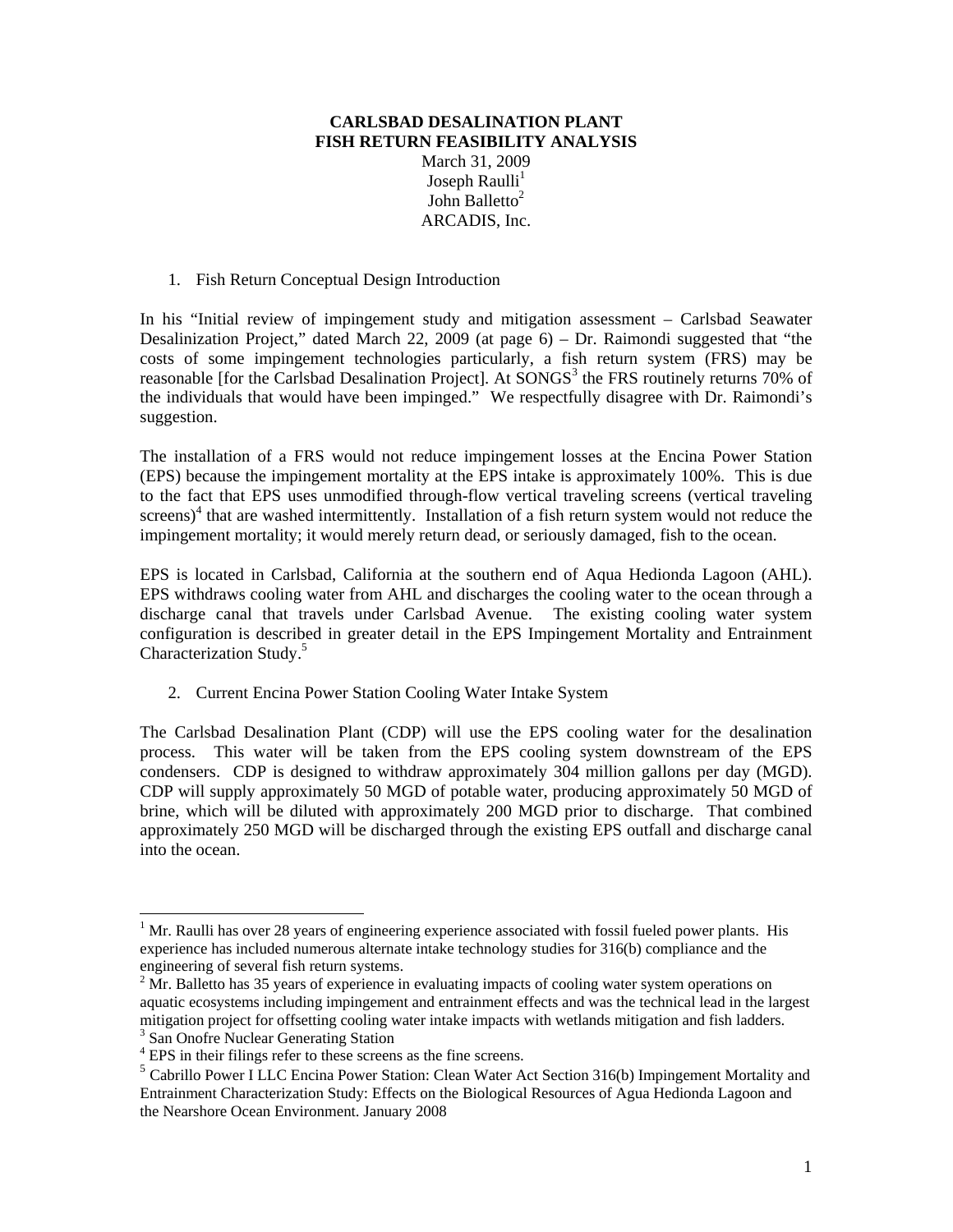In order to address Dr. Raimondi's comment, a feasibility analysis and conceptual design was performed. Poseidon retained ARCADIS, Inc. to assess the feasibility of retrofitting the existing EPS screens to include a FRS.

Under a stand-alone scenario, the total intake flow will be 304 MGD. (We understand that the stand-alone scenario is a conservative scenario relative to the co-located condition being considered for approval by the agency.) All intake flow entering the intake structure will pass through a set of four trash racks<sup>6</sup> with vertical bars spaced at approximately  $3\frac{1}{2}$  inches ("). Each trash rack is 10 feet (ft) wide. After passing through the trash racks, the intake water flows through a series of tunnels to the seven existing traveling water screens. Two screens serve the circulating water system for Units 1, 2 and 3; two screens serve Unit 4; and three screens serve Unit 5. Although the intake water flow is significantly reduced from previous operation, all seven screens will remain in operation for the purpose of minimizing the water velocity through the screens. All screens have  $\frac{3}{8}$ " mesh screen baskets, except for the three screens for Unit 5, which have <sup>5</sup>/<sub>8</sub>" mesh baskets. Since all seven screens will remain in operation, FRSs would need to be installed for all screens, under Dr. Raimondi's proposal. Due to the separate locations of the screens, one FRS would originate at the two screens for Units 1 through 3, one will start at the screens for Unit 4, and one will begin at the three screens for Unit 5.

Since a FRS must carry both fish and debris, the minimum trough or pipe size should not be less than 12". Installing a trough less than 12" wide or a pipe less than 12" in diameter will increase the likelihood that the system will plug with debris. For the purpose of a conceptual design, it is also assumed that the water depth in the pipe or trough would be 6" and the velocity should be maintained at 3 feet per second (fps) to prevent fish from swimming against the return system flow. It is also estimated that the screen wash flow for a standard traveling screen with a single spray wash header is approximately 30 gallons per minute (gpm). To maintain the proper water depth and velocity, an additional 600 gpm (0.8 MGD) would have to be added to the return system, which would add to the expected entrainment and impingement impact. This water supply is assumed to come from a new make-up water pump. This water and the associated impingement and entrainment losses has not been considered by Dr. Raimondi in either his comment or his analysis of the estimated CDP mitigation acreage.

From the information provided, the deck elevation for all screens is 9.8 ft above mean sea level (MSL). If the fish and debris collection trough is 1 ft above the deck elevation, the fish and debris are collected from the screens at approximately 9 ft above MSL, or 4-6 ft above the water surface elevation at high tide. From the Unit 5 screens, the distance to the cooling water discharge channel is approximately 1,200 ft (1,700 ft to the outlet of the discharge channel). If a 12" to 18" wide trough were utilized with 6" water depth and a velocity 3 fps, a slope of 0.004 (0.048 inch/ ft) to 0.007 (0.084 inch/ft) would be required. To maintain a gravity flow return system, a difference in elevation of approximately 5-12 ft would be required between the fish and debris collection trough and the water surface level at high tide. This elevation difference depends on the required slope and the point of discharge. Therefore, it may not be technically feasible to apply a gravity return system from the Unit 5 screens to the discharge channel. Since the distance from the Unit 4 screens to the discharge channel is only 150 ft less than the distance from the Unit 5 screens, a gravity return system from the Unit 4 screens may also not be technically feasible. Since the screens for Units 1 through 3 are considerably closer to the discharge channel, the elevation difference at high tide may be sufficient to maintain the necessary velocity in the return trough or pipe for these screens.

l

 $6$  EPS refers to these as coarse screens in their filings.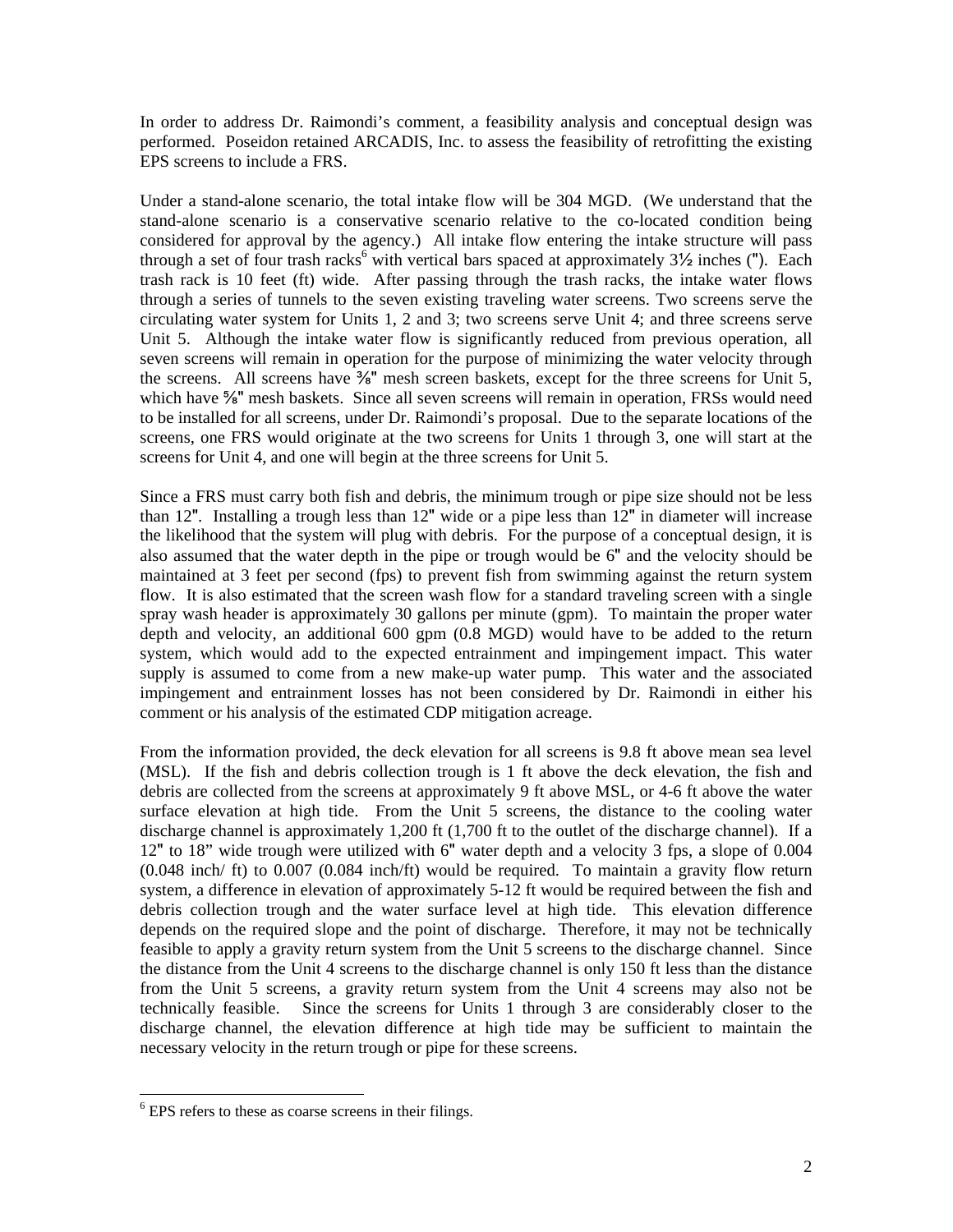A second option to attempt to implement Dr. Raimondi's proposal would be to take each return system directly to the ocean by directional drilling under Carlsbad Boulevard and the beach area. Since the shoreline is approximately 350 ft from the screens, the off-shore discharge point would be limited to a distance of 500 to 600 feet off-shore under a gravity flow scenario. With the requirement for the discharge point to be elevated off the ocean bottom to prevent the accumulation of sand in the discharge pipe, this distance off the shore may not provide sufficient depth during times of low tide. It is also anticipated that permitting such a system would present significant challenges.

A third option to try to implement Dr. Raimondi's proposal would be to install a fish return pump. With the addition of a pump, a WEMCO-Hidrostal® or similar style pump, the length and configuration of a return system is more flexible. This type of pump has been tested and demonstrated to be capable of transporting fish with minimally induced mortality. Due to the need to transition from an open trough to the pump suction, the pump must be installed at an adequate depth below the trough elevation to achieve proper pump suction conditions. The design must also accommodate the transition without creating an area where the fish accumulate and cannot move through the system. Although the fish return pumps have been demonstrated to achieve high rates of survival, some additional mortality (to the extent any fish survive impingement in the first instance), would likely occur.<sup>7</sup>

The cost for the installation of a return system with a fish pump can be significantly higher than a system without a pump. Assuming a suitable location for a below grade pump can be located, an order-of-magnitude estimate for a return system with open troughs above grade, HDPE pipe below grade, fish pump with variable frequency drive, pump structure, pump controls, pumps for additional make-up water to the system, and a discharge location at the outlet of the discharge channel is at least \$3 million. . This lower-bound estimate is based on some assumed site conditions, previous estimates for above grade troughs, HDPE pipe and directional drilling for similar projects. Pump costs and associated structures, electrical, mechanical and control systems are estimated from previous experience. The estimate also includes a 35 percent contingency due to the preliminary nature of the return concept and the many unknown field conditions.

3. Assessment of the Efficacy of a Fish Return System in Reducing Fish Impingement a. Current impingement mortality

Based on studies performed at the existing EPS CWIS during 2004 and 2005<sup>8</sup>, an estimate of the impingement losses utilizing three separate techniques including and excluding outlier impingement values for CDP was made and submitted as part of this effort. The weighted average, flow-proportioned approach provides a conservative estimate of the potential for impingement from the Project which is 4.70 kilograms (kg)/day (Actual impingement likely will be much lower). Subsequent analysis indicated this approach (encouraged by RWQCB staff) may overweight outliers, and the more likely potential for impingement is likely to be no more than about  $2.2$  (kg)/day.

In addition to the fact that the existing screens have almost a 100% impingement mortality, the existing EPS CWIS is configured so that all of the material collected in the screen wash process is

1

<sup>&</sup>lt;sup>7</sup> Electric Power Research Institute (EPRI). Fish Protection at Cooling Water Intakes. TR-114013. December 1999. Palo Alto, California.

<sup>&</sup>lt;sup>8</sup> Cabrillo Power I LLC Encina Power Station: Clean Water Act Section 316(B) Impingement Mortality and Entrainment Characterization Study: Effects on the Biological Resources of Agua Hedionda Lagoon and the Nearshore Ocean Environment. January 2008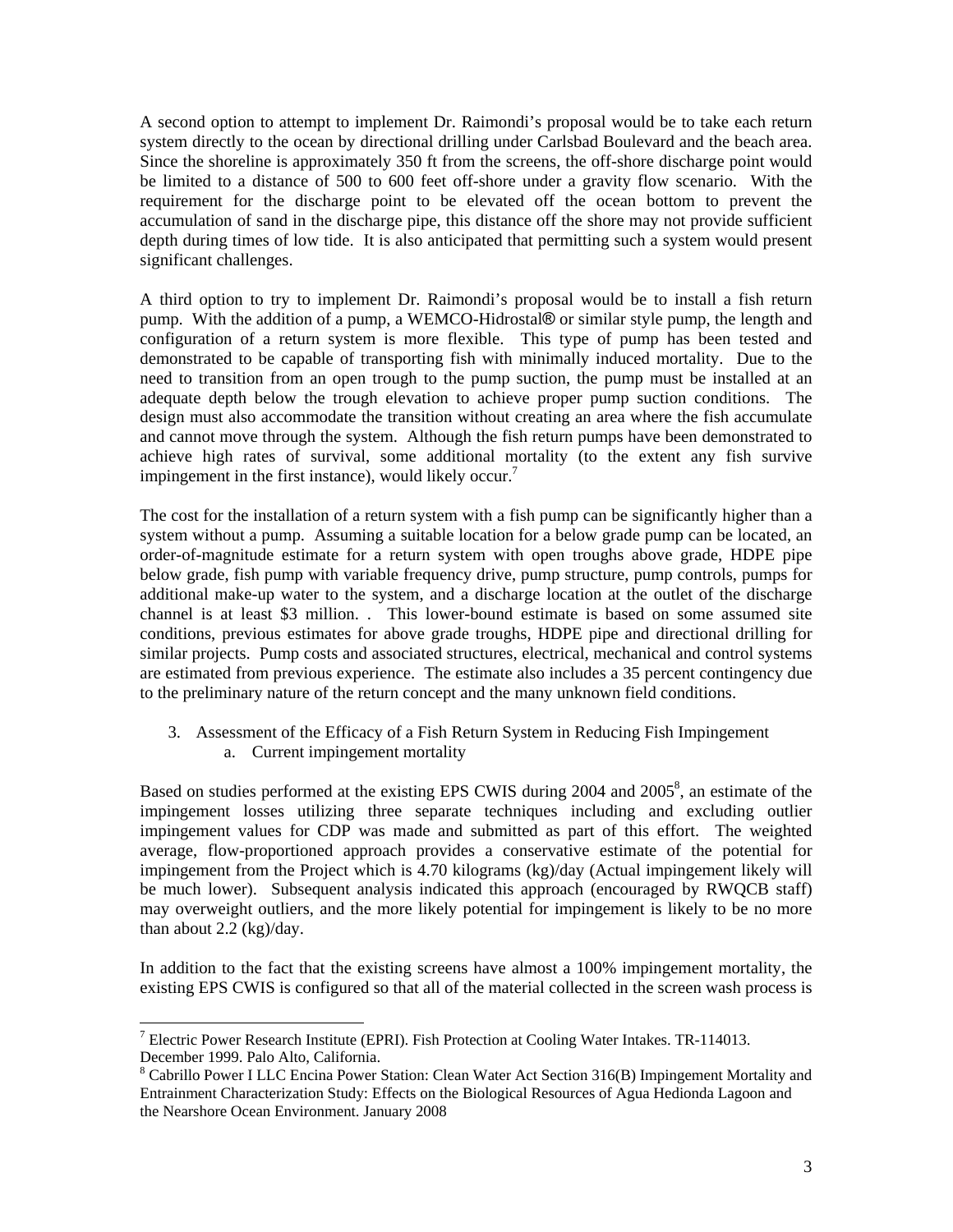collected in a basket. Therefore, impingement mortality at EPS is 100% for all individuals impinged.

- b. Potential impingement mortality reduction
	- i. Screen mortality

Through-flow vertical traveling screens, as installed at EPS, are one of the most common types of screens at power plants.<sup>9</sup> They are designed to prevent objects from entering the cooling system and damaging or plugging the system. Impingement means the entrapment of aquatic organisms on the outer part of an intake structure or against a screening device during periods of intake water withdrawal. $10^{-10}$ 

Impingement mortality has been a subject of study and monitoring for the power industry for decades. Many factors contribute to this mortality including species type, life stage, physiological condition and the characteristics of the CWIS. The CWIS characteristics that influence impingement mortality are screenwash frequency, screen travel time and whether modifications to the basic technology have been made to reduce mortality.<sup>11</sup> Studies have found that impingement mortality generally increases with decreased time between screen wash cycles.<sup>12</sup> EPRI indicates that very long impingement durations, such as would occur on traveling screens washed only very infrequently, lead to near-complete mortality for most species. EPS traveling screens are normally washed once per eight hour shift, or if screens become clogged with material and trigger an automatic screen wash. Partial clogging of the screen with debris, which initiates the automatic screen wash cycle, would result in increased velocities through the screen, further increasing the physical stress on the impinged organism.

In sum, the current EPS configuration has unmodified vertical traveling screens that are operated intermittently (once every eight hours or if the screens become loaded with debris), which is the industry standard. In addition, all of the screenwash is collected in baskets. These conditions result in virtually 100% impingement mortality. Assuming the EPS NPDES permit can be modified and the screenwash could be returned directly to the ocean, the current vertical traveling screens would deliver dead and possibly some seriously damaged organisms to the  $FRS$ .<sup>13</sup> Increased frequency of the screen washing, which would not be industry standard for these screens, might somewhat reduce this mortality, but only by some small percentage because the screens have no mechanism to keep the fish submerged.

ii. Fish return mortality

Installation of a properly designed FRS has the potential to return aquatic organisms to the waterbody with minimal mortality, but this cannot be the case at EPS. Studies of the reductions of impingement mortality are usually performed when FRSs are coupled with screening technologies designed to reduce impingement mortality and not independently. Salem

<sup>1</sup> <sup>9</sup> Electric Power Research Institute (EPRI). Fish Protection at Cooling Water Intakes. TR-114013. December 1999. Palo Alto, CA.

<sup>&</sup>lt;sup>10</sup> 40 CFR125.83.

<sup>&</sup>lt;sup>11</sup> EPRI. Fish Protection at Cooling Water Intakes. TR-114013. December 1999. Palo Alto, CA. <sup>12</sup> EPRI. Impingement and Entrainment Survival Studies: Technical Support Document. TR-1011278.

<sup>2005.</sup> Palo Alto, CA.

<sup>&</sup>lt;sup>13</sup> USEPA. Development Document for Proposed Best Technology Available for Minimizing Adverse Environmental Impact of Cooling Water Intake Structures. EPA 440/1-74/015. 1973. Washington, DC.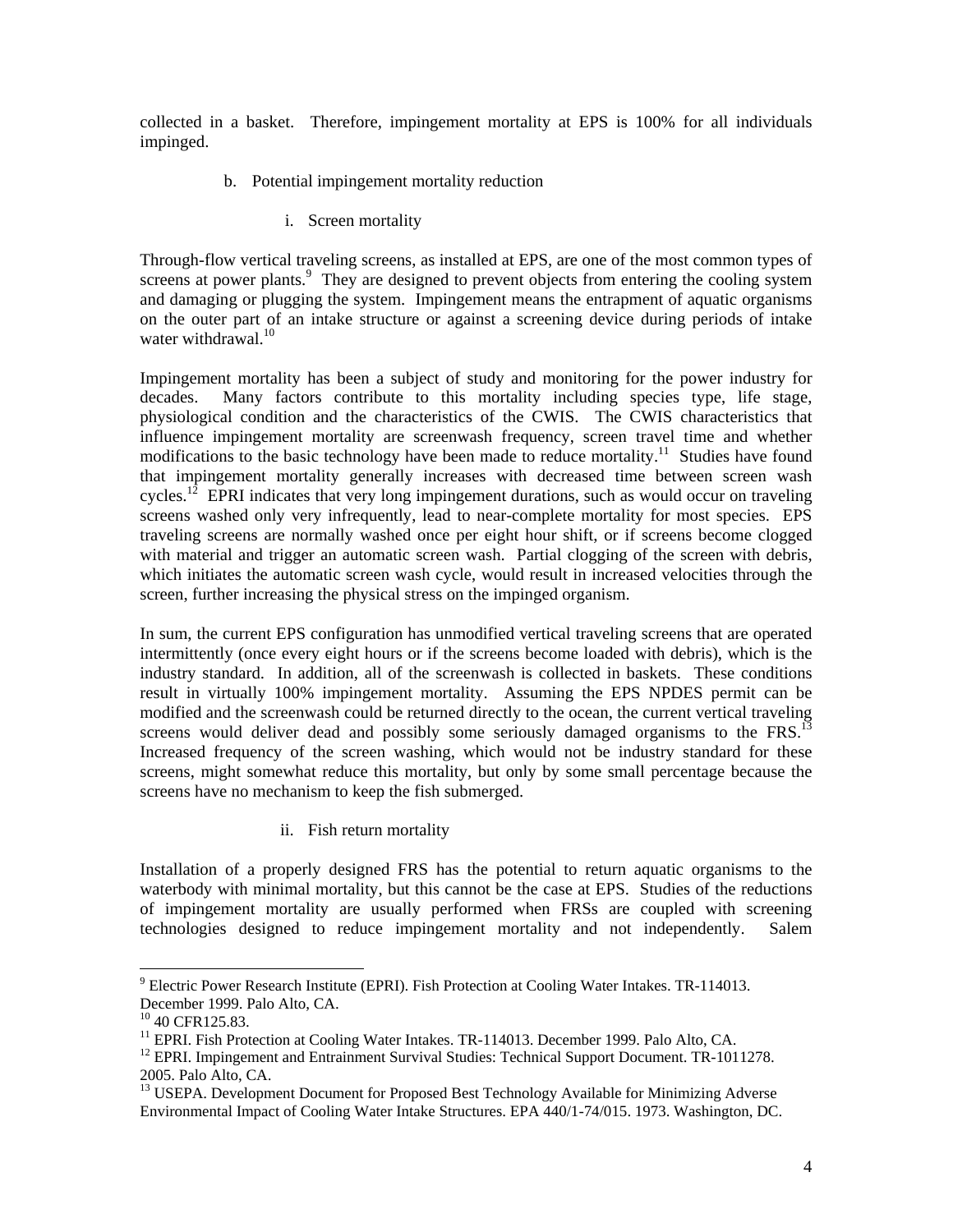Generating Station studied the FRS independently from the improved screen system.<sup>14</sup> Studies consisted of modeling of the hydraulic flow in the FRS, construction study of fish survival in a full size model and monitoring in the circulating water intake structure proper. All of these studies demonstrated that the FRS did not contribute additional impingement mortality.

Since the present configuration of the EPS may not allow for a gravity flow return system, a pump would have to be incorporated into the design of the system. Testing and operational monitoring of various designs of pumps for the collection and transportation of fish have successfully demonstrated the efficacy of this, but only under certain operational conditions. Numerous studies with a wide variety of juvenile fish resulted in survival rates of 90-100%,<sup>15</sup> but since the current EPS screen impingement mortality rate resulting from the design of the vertical traveling screens and their intermittent screen wash operation is almost 100%, the installation of the best fish return system will not result in a reduction of fish mortality in this case.

- iii. Mortality associated with discharge canal
	- 1. Temperature

In order to maximize the impingement survival resulting from a FRS, fish are returned to an area of the waterbody not under the influence of the power station thermal discharge. CDP, while operating in a stand-alone mode, will not be adding heat to the discharge, so this factor is insignificant.

2. Increased salinity

As part of the NPDES permit application, estimates were made of the toxicity of the increased salinity that would be discharged and the amount of flow required for adequate dilution to meet conservative permit limits.<sup>16</sup> The results show that the permit limit, 40 parts per thousand (ppt), is below the No Observed Effect Concentration of 42 ppt. The lethal concentration for 50% of the test population was 58.57 ppt. Therefore, no additional mortality is expected to occur from discharging the FRS into the discharge channel, but again, this fact will not support the concept of a fish return system here since the existing screen impingement mortality is approximately 100%.

3. Predation

Due to the fact that the EPS impingement mortality is essentially 100%, predation would not be a concern in increasing impingement mortality.

iv. Resulting reduction in impingement mortality

The current EPS configuration has unmodified vertical traveling screens that are operated intermittently (once every eight hours or if the screens become loaded with debris). In addition, all of the screenwash is collected in baskets. This results in 100% impingement mortality. Even if EPS could get its NPDES permit modified to allow the discharge of the screenwash water and

<sup>1</sup> <sup>14</sup> PSEG. Renewal Application New Jersey Pollutant Discharge Elimination System Permit for the Salem Generating Station, NJPDES No. NJ0005622. 2006. Newark, NJ

<sup>&</sup>lt;sup>15</sup> Electric Power Research Institute (EPRI). Fish Protection at Cooling Water Intakes. TR-114013. December 1999. Palo Alto, CA.

<sup>&</sup>lt;sup>16</sup> Revised Flow, Entrainment and impingement minimization Plan Attachment 2 dated June 1, 2007. Submitted to the San Diego Regional Water Quality Control Board.